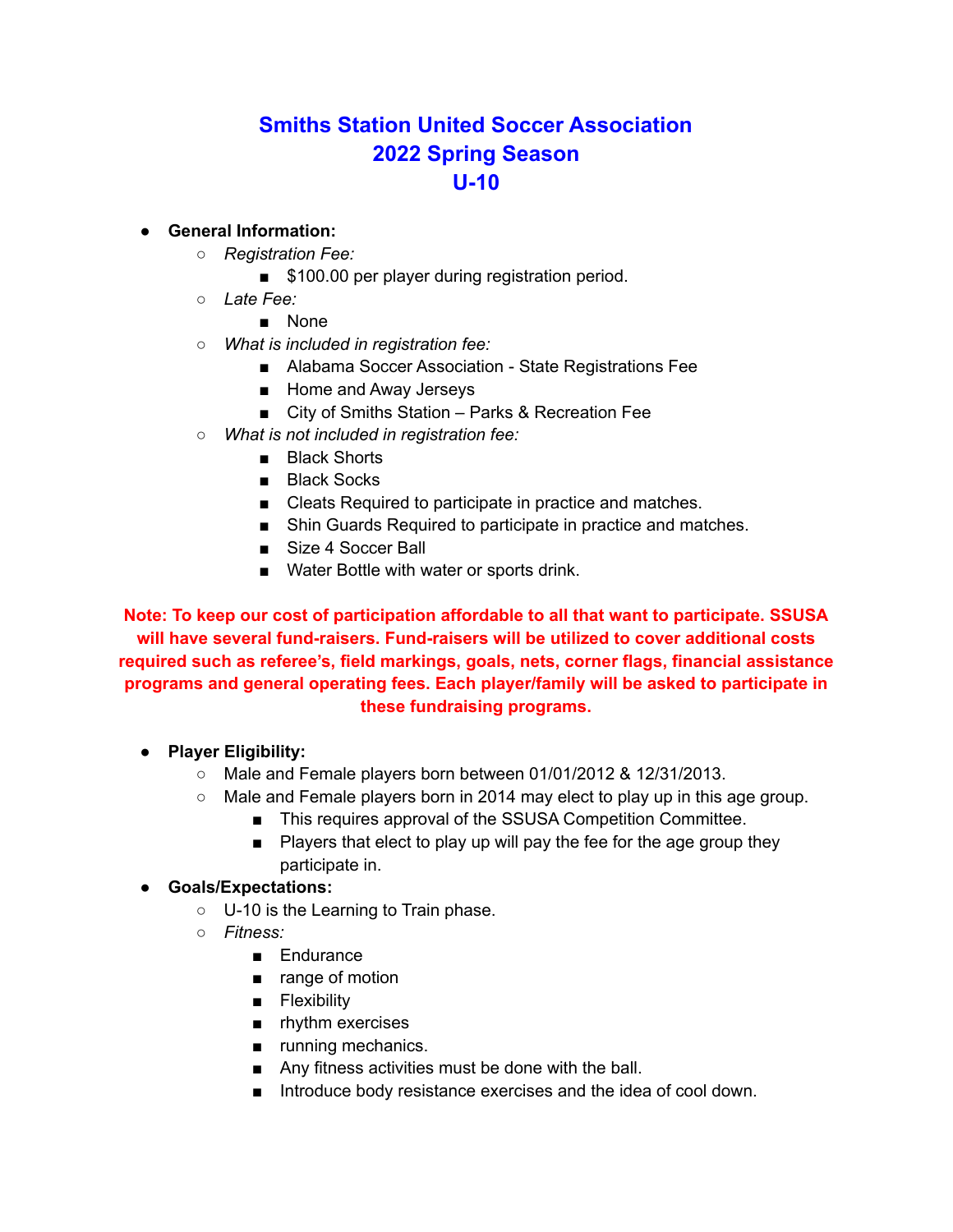- *Technique:*
	- Experiment with the qualities of a bouncing ball and running with the ball
	- passing with the inside and outside of the foot (emphasis on quality push pass)
	- instep drive
	- receiving ground balls with the instep and outside of foot (body behind the ball)
	- receiving bouncing balls with the instep (cushion) and the sole, inside and outside of foot (wedge)
	- fakes in dribbling and turning with the ball.
	- Introduce crossing.
	- Practice throw-ins.
- *For goalkeepers:*
	- Ready stance
	- getting the feet set
	- how to hold a ball after a save
	- diamond grip
	- catching shots at the keeper
	- recovery from down to the ground up to set position and footwork exercises.
	- Introduce goal kicks
	- Introduce throwing.
- *Psychology:*
	- Keep soccer enjoyable to foster a desire to play using self-motivation.
	- Working in groups of three, four or five
	- Stay focused for one entire half.
	- Increased responsibility and sensitivity
	- Awareness of how to win or lose gracefully
	- fair play
	- parental involvement
	- how to play
	- Communication
	- emotional management.
- *Tactics:*
	- 1v1 defending
	- roles of 1st attacker and defender
	- 2v1 attacking
	- what it means to get goal-side
	- small group shape in pairs and threes (emphasize support on both attack and defense)
	- playing on and around the ball as a group with purpose
	- playing a variety of positions to develop the complete player
	- introduce the principles of attack and setplays.
- **● Practice:**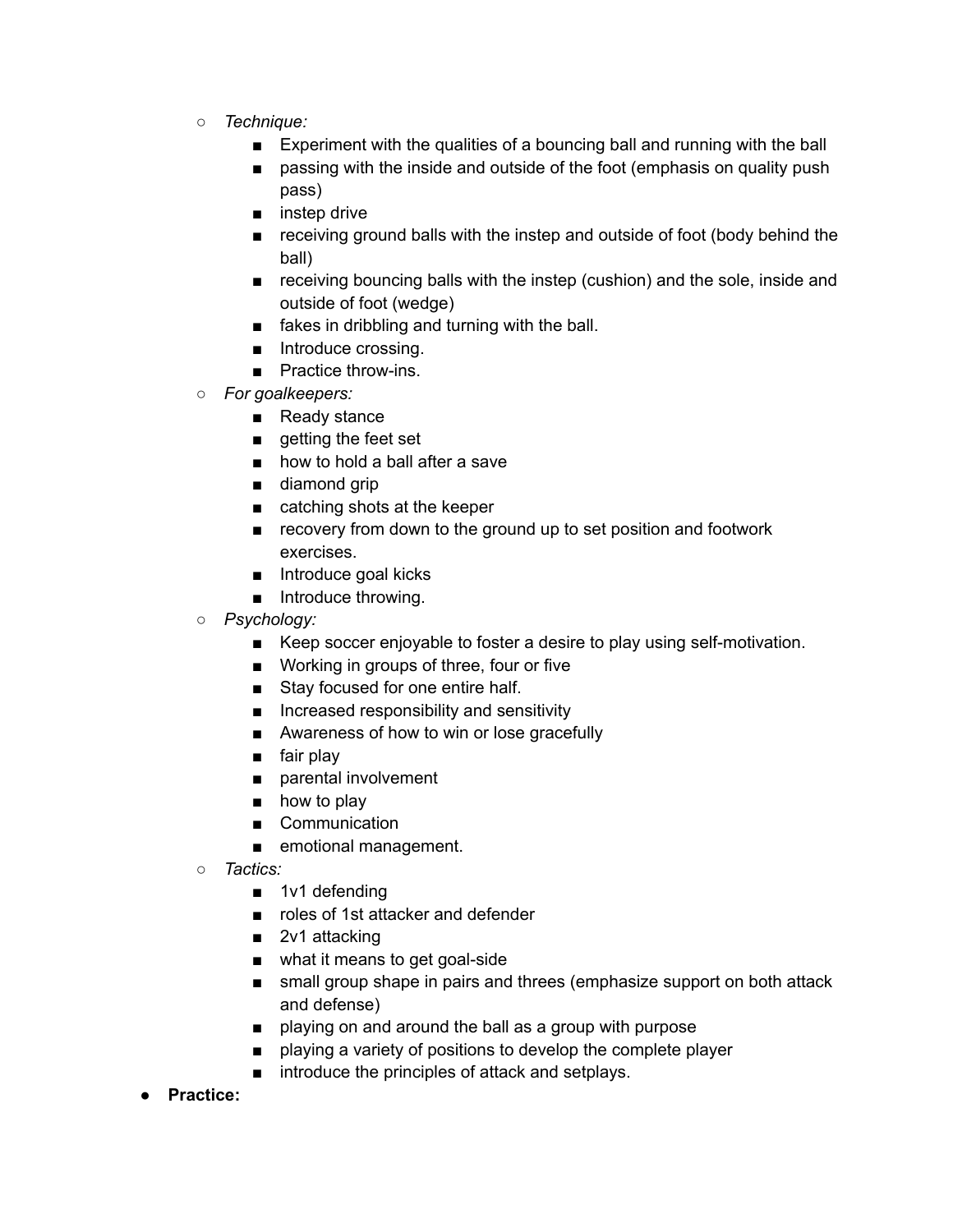- Twice per week
- 60 Minutes to 75 Minutes per session.
- Weekdays as field space allows
	- 6:00 to 8:00 at Smiths Station Sports Complex
	- Teams will share field space as needed.

#### **● Matches:**

- Saturday Mornings
- 8 to 10 match season (weather permitting)
- **Coaches:**
	- Parent/Volunteer
	- Coach Incentive Program:
		- Head Coach: \$20.00 voucher for Parent/Volunteer towards one (1) child's registration fees.
		- Assistant Coach: \$10
		- Coaches shirt.
			- Head Coach and one (1) Assistant Coach will receive a shirt.
		- Background Checks/Risk Management:
			- All coaches and volunteers must have background checks and be approved by Alabama Soccer Association Risk Management Program.
			- This includes completing concussion awareness on-line training.
		- US Soccer coaching grassroots license reimbursement
			- Provide a copy of your certificate and receive \$25 reimbursement
- **Draft:**
	- Yes, Players shall attend two evaluations for coaches. Coaches will then select players.
- **End of Season Tournament:**
	- Yes
- **Academy/All-Star Teams:**
	- Academy is available for this age group. Players can play either recreation OR academy, but not both.

# **Laws of the Game - Modified**

#### ● **Law 1 - The Field of Play:**

- *Dimensions:*
	- The field of play must be rectangular.
	- The length of the touchline must be greater than the length of the goal line.
	- Length: 55 yards (165 feet)
	- Width: 35 yards (105 feet)
- *Field Markings:*
	- Distinctive lines not more than five (5) inches wide.
	- The field of play is divided into two (2) halves by a halfway line.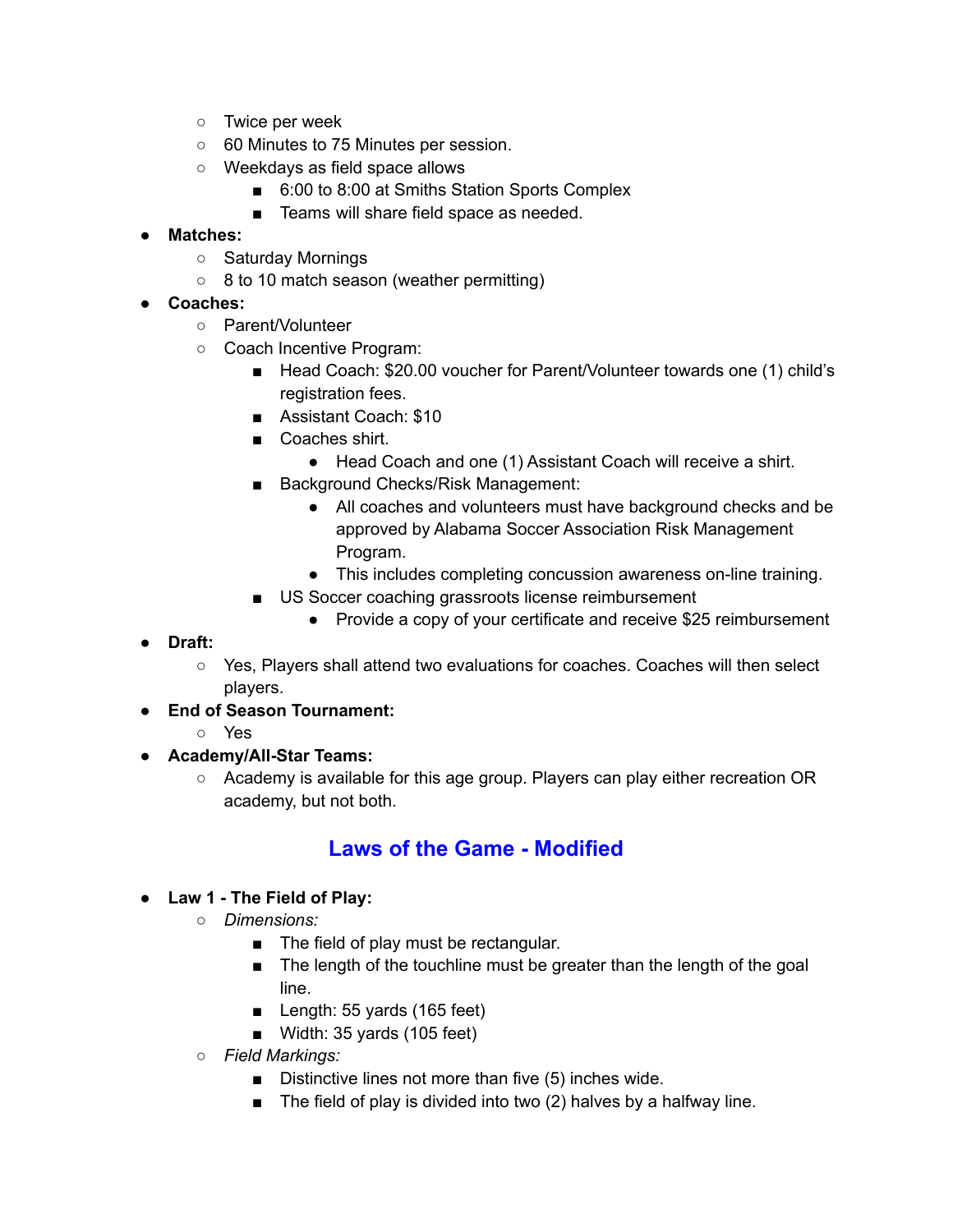- The center mark is indicated at the midpoint of the halfway line.
- A Circle with a radius of six (6) yards is marked around it.
- *The Goal Area:*
	- Four (4) yards out from goal line x eight (8) yards wide
- *The Penalty Area:*
	- Twelve (12) yards out from goal line x twenty-four (24) yards wide.
	- A penalty arc with a radius of eight (8) yards from each penalty mark is drawn outside the penalty area.
- *The Penalty Mark:*
	- Eight (8) yards
- *Corner Flags:*
	- Conform to FIFA Laws of the Game.
- *Corner Arc:*
	- Conform to FIFA Laws of the Game.
- *Build Out Line:*
	- Equidistant between the top of the penalty area and the halfway line.
	- The build out line is used to promote playing the ball out of the back in an unpressured setting.
	- When the goalkeeper has the ball, either during play or from a goal kick, the opposing team must move behind the build out line.
	- At any time, the goalkeeper may pass, throw or roll the ball to a teammate, but the goalkeeper does so accepting the positioning of the opponents and the consequences of how play resumes.
	- *Punts or drop-kicks are not allowed as this would defeat the purpose of the build out line and reduces the opportunity to play out of the defending third in an unpressurized setting.*
	- After the ball is put into play, the opposing team can then cross the build out line and play resumes as normal.
- *○ Goals:*
	- Goals must be placed on the center of each goal line.
	- They consist of two upright post equidistant from the corners and joined at the top by a horizontal crossbar.
	- The recommended distance between the post is twelve (12) feet and the distance from the lower edge of the crossbar to the ground is six (6) feet.
	- **Safety: Goals must be anchored securely to the ground. Portable goals may only be used if they satisfy this requirement.**
- **● Law 2 - The Ball:**
	- Size Four (4).
	- The ball will need to be FIFA Quality.
- **Law 3 - The Number of Players:**
	- *Match:*
		- A match is played by two (2) teams, each consisting of not more than seven (7) players, one of whom is the designated goalkeeper.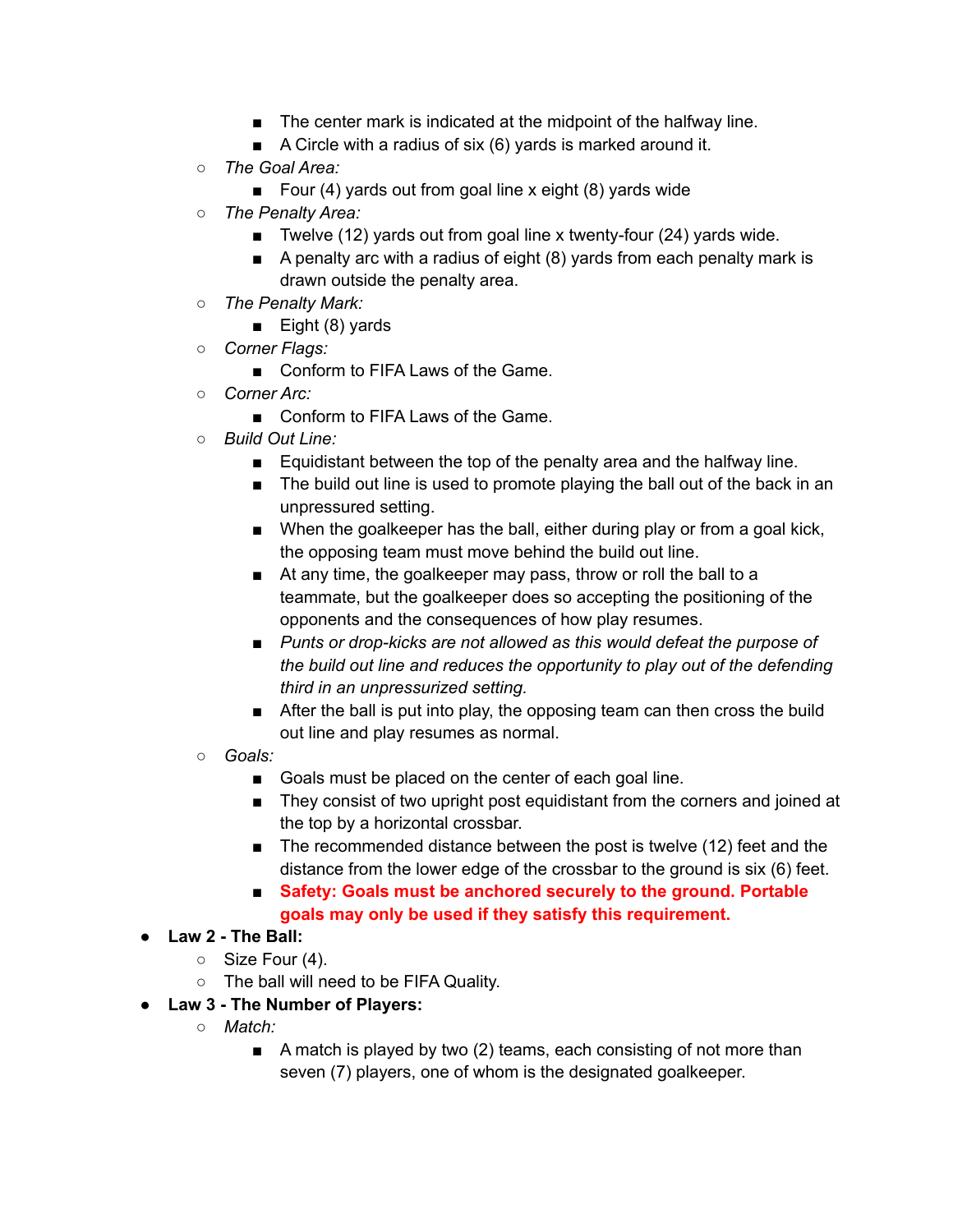- A match may not start or continue if either team consists of fewer than five (5) players.
- *○ Substitutions:*
	- At any stoppage of play and unlimited.
	- *■ Note: If a player who is suspected to have a head injury shall leave the field of play for additional evaluation, a substitution can be made in that moment. Per U.S. Soccer's Concussion Initiative, if a player is suspected to have a head injury the referee is instructed to stop play to allow for treatment/evaluation as needed. If the player leaves the field of play for additional evaluation, a substitution can be made in that moment. The player with the suspected head injury may not return to the match unless a Healthcare Professional (HCP) or Certified Athletic Trainer (ATC) has cleared the player. Any coach or parent insisting on returning the player to the match without approved clearance will result in the referee ending the match.*
- *Playing Time:*
	- Each player SHALL play a minimum of 50% of the total playing time. It is the coach's responsibility to enforce this rule.
	- *■ Note: Coaches will be allowed the discretion on playing time for players that do not regularly attend practice/training sessions.*
- *Rosters:*
	- Minimum number of players on a roster shall be no less than ten (10) players.
	- Maximum number of players on a roster shall be no more than twelve (12) players.
- **● Law 4 - The Players Equipment:**
	- Conform to FIFA Laws of the Game.
	- Non-uniform clothing is allowed based on weather conditions, but uniforms must distinguish teams.
	- *Note: If needed, teams can be distinguished by scrimmage vests.*
	- Shin Guards are MANDATORY for both practice/training sessions and matches, and must be covered entirely by socks.
	- **Safety: A player must not use equipment or wear anything that is dangerous to himself or another player (including any kind of jewelry; except for a medical alert bracelet).**
- **● Law 5 - The Referee:**
	- Registered referee with a minimum U.S. Soccer certification of Grade 9 or parent, coach, assistant coach or volunteer.
- **● Law 6 - The Other Match Officials:**
	- None
	- *○* Optional: use registered Assistant Referees, if available. If registered Assistant Referees are not assigned, it is permissible to use club linesman/woman (preferably parents) to signal ball out of play only.
- **● Law 7 - The Duration of the Match:**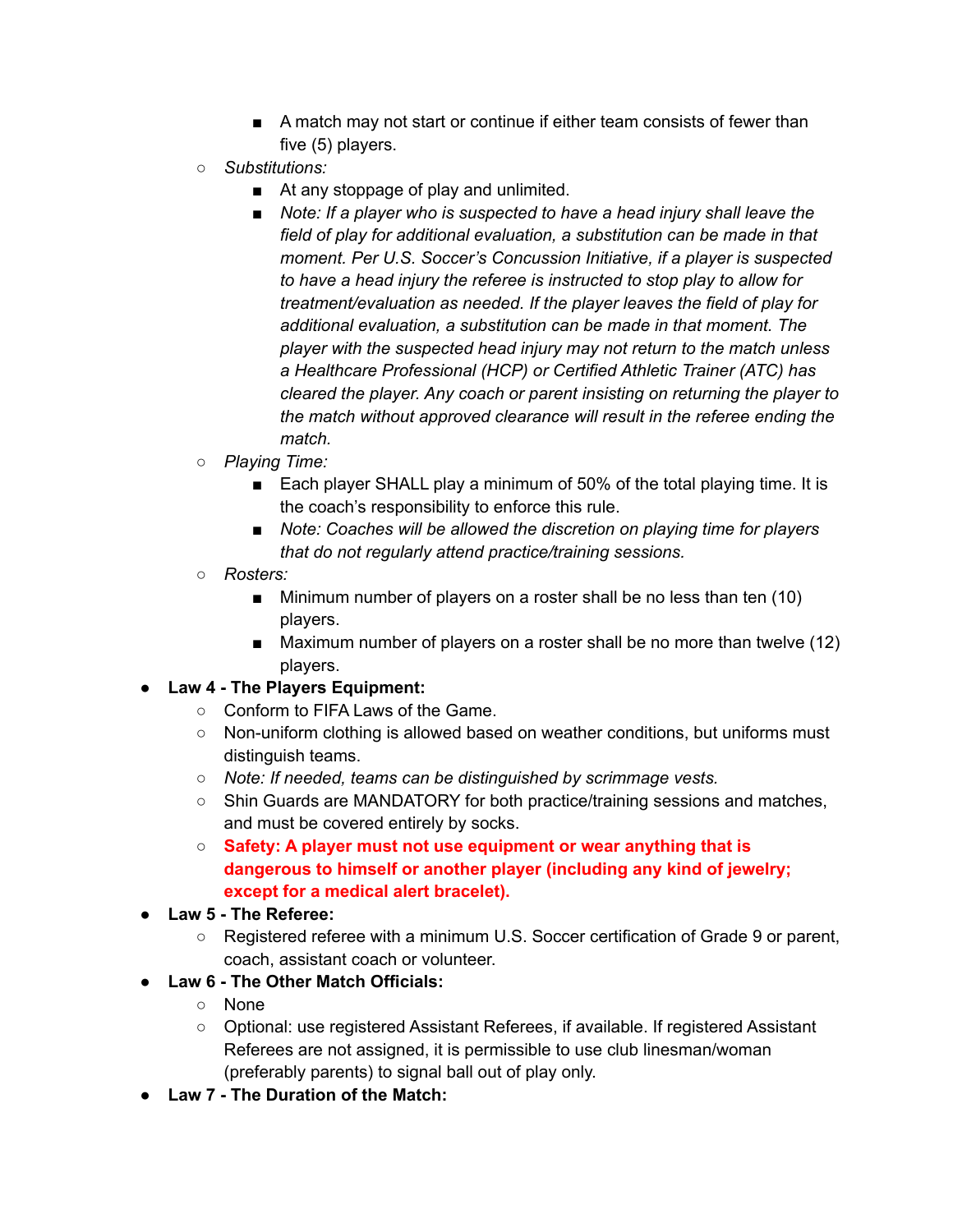- $\circ$  The match shall be divided into two (2) halves of not more than twenty-five (25) minutes.
- $\circ$  There shall be a half-time interval of up to ten (10) minutes.
- No added time at the end of either half.
- **Law 8 - The Start and Restart of Play:**
	- Conform to FIFA laws of the Game with the exception that the defending team is at least Eight (8) yards from the ball until it is in play.
- **● Law 9 - The Ball in and out of Play:**
	- Conform to FIFA Laws of the Game.
- **Law 10 - The Method of Scoring:**
	- Conform to FIFA Laws of the Game.
- **Law 11 - Offside:**
	- Conform to FIFA Laws of the Game with the exception that the build-out line also serves as an offside line.
	- Attackers cannot be penalized for an offside offense between the halfway line and the build-out line.
- **Law 12 - Fouls and Misconduct:**
	- Conform to FIFA Laws of the Game with the exception that an indirect free kick is awarded to the opposing team at the spot of the offense if a goalkeeper punts or drop-kicks the ball.
	- $\circ$  If the punt occurs within the goal area, the indirect free kick should be taken on the goal area line parallel to the goal line at the nearest point to where the infringement occurred.
	- When a player deliberately heads the ball in a match, an indirect free kick should be awarded to the opposing team from the spot of the offense.
	- $\circ$  If the deliberate header occurs within the goal area, the indirect free kick should be taken on the goal area line parallel to the goal line at the point nearest to where the infringement occurred.
	- In all instances explain the infraction to the player.
	- No cards will be shown in the U10 age group.
- **Law 13 - Free Kicks:**
	- Conform to FIFA Laws of the Game with the exception that the opponents are to be at least eight (8) yards away from the ball until it is kicked.
- **● Law 14 - The Penalty Kick:**
	- Conform to FIFA Laws of the Game with the exception that the penalty mark is ten (10) yards from the goal line.
- **Law 15 - The Throw-In:**
	- Conform to FIFA Laws of the Game.
- **Law 16 - The Goal Kick:**
	- Conform to FIFA Laws of the Game.
- **Law 17 - The Corner Kick:**
	- Conform to FIFA Laws of the Game with the exception that opponents remain at least Eight (8) yards from the ball until it is kicked.
- **Law 18 - The Technical Area:**